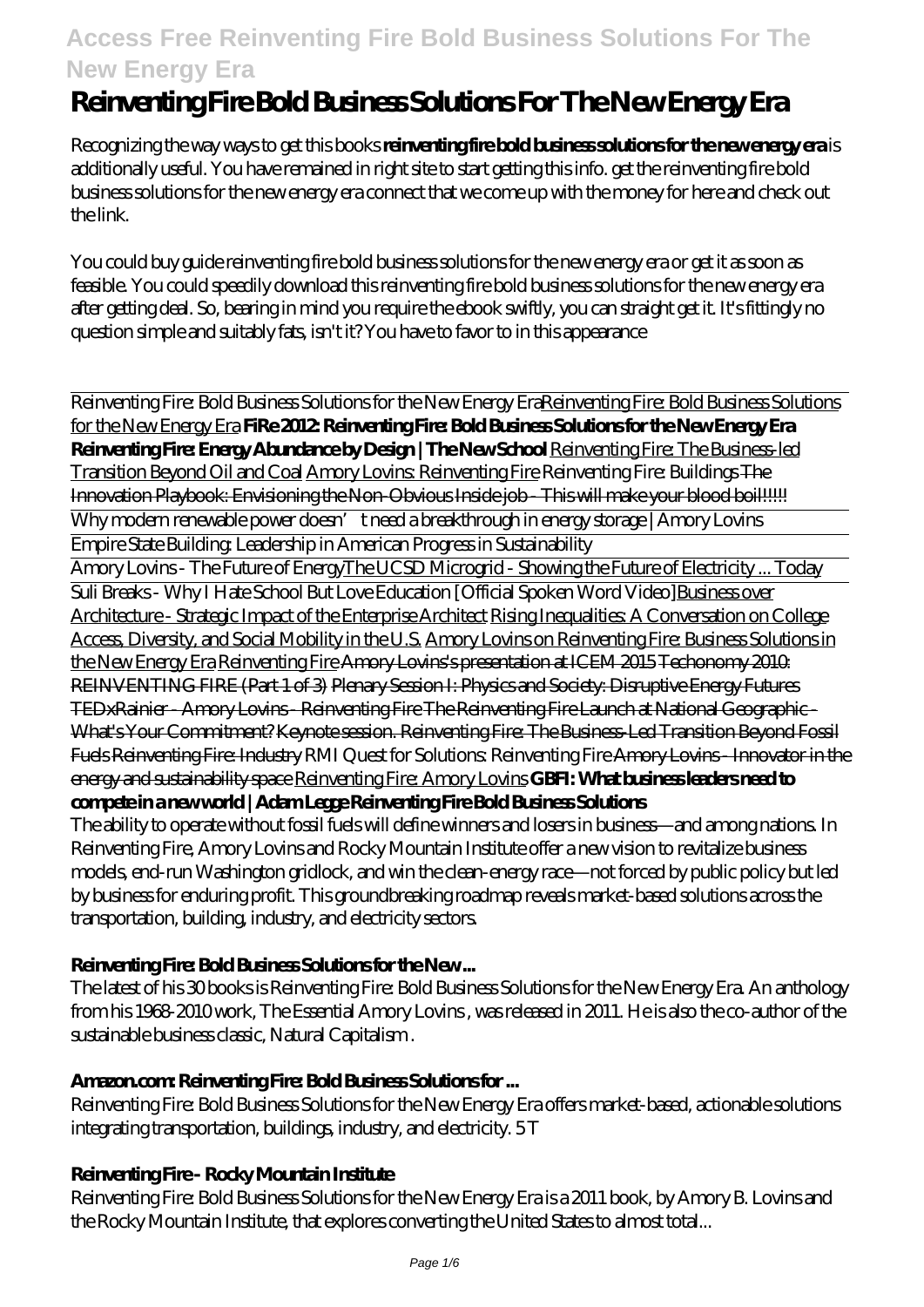#### **Reinventing Fire Bold Business Solutions For The New ...**

Reinventing Fire charts a pragmatic course that makes sense and makes money. With clarity and mastery, Lovins and RMI point out the astounding opportunities for enterprise to create the new energy era. See details- Reinventing Fire : Bold Business Solutions for the New Energy Era, Paperback... See all 5 brand new listings

# **Reinventing Fire : Bold Business Solutions for the New ...**

In Reinventing Fire: Bold Business Solutions for the New Energy Era, by Amory B. Lovins and Rocky Mountain Institute (RMI), fire is energy. Over thousands of years, the wood burning fires of our ancestors have become the fossil fuels we burn to generate the energy that powers our current civilization.

#### **Reinventing Fire: Bold Business Solutions for the New ...**

Reinventing Fire: Bold Business Solutions for the New Energy Era, introduced by the CEO of Shell Oil and the Chairman of Exelon, maps competitive strategies for winning the clean energy race, driven not laws but by business logic, not by K Street but by the C-suite. This transition needs no new federal taxes, subsidies, mandates, or laws.

#### **Reinventing Fire: Business-Led Integrative Energy Solutions**

Reinventing Fire: Bold Business Solutions for the New Energy Era is a 2011 book, by Amory B. Lovins and the Rocky Mountain Institute, that explores converting the United States to almost total reliance on renewable energy sources, such as solar energy and wind power. Lovins says that renewable energy is already cheaper than fossil fuels and his analysis predicts further reductions in renewable energy prices.

#### **Reinventing Fire - Wikipedia**

Lovins' most recent work, "Reinventing Fire: Bold Business Solutions for the New Energy Era" offers marketbased, actionable solutions integrating transportation, buildings, industry, and electricity.

# **Reinventing Fire: Bold Business Solutions for the New ...**

Reinventing Fire: Bold Business Solutions for the New Energy Era Hardcover – Oct. 15 2011 by Amory Lovins (Author), Marvin Odum (Foreword), John W. Rowe (Foreword) 4.6 out of 5 stars 75 ratings See all 10 formats and editions

#### **Reinventing Fire: Bold Business Solutions for the New ...**

The latest of his 30 books is Reinventing Fire: Bold Business Solutions for the New Energy Era. An anthology from his 1968-2010 work, The Essential Amory Lovins, was released in 2011. He is also the co-author of the sustainable business classic, Natural Capitalism.

# **Reinventing Fire: Bold Business Solutions for the New ...**

In his book Reinventing Fire, Amory Lovins lays out his blueprint for freeing society of its addiction to fossil fuels, by saving energy with more efficient vehicles, buildings and manufacturing...

# **Reinventing Fire: Getting Beyond Fossil Fuels : NPR**

The ability to operate without fossil fuels will define winners and losers in business--and among nations. In Reinventing Fire, Amory Lovins and Rocky Mountain Institute offer a new vision to...

# **Reinventing Fire: Bold Business Solutions for the New ...**

The ability to operate without fossil fuels will define winners and losers in business—and among nations. In Reinventing Fire, Amory Lovins and Rocky Mountain Institute offer a new vision to revitalize business models, end-run Washington gridlock, and win the clean-energy race—not forced by public policy but led by business for enduring profit. This groundbreaking roadmap reveals market-based solutions across the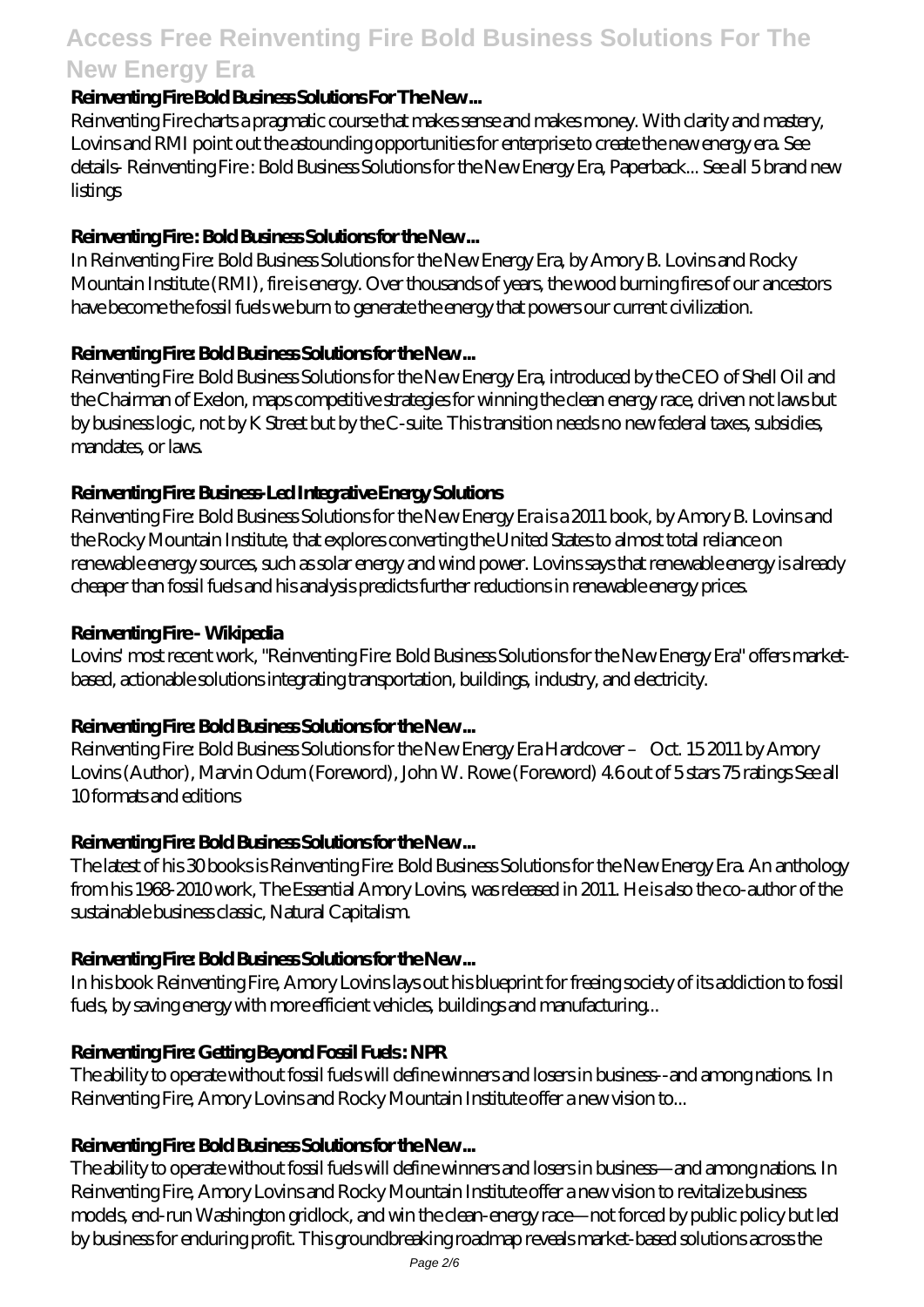transportation, building, industry, and electricity sectors.

### **Reinventing Fire by Amory Lovins | Chelsea Green Publishing**

Bold Business is a proud part of Bold Business Group, an integrated publications, media, technology, solutions, advisory and investment group.

### **Mariah Venice Afable - Contributing Author | Bold Business**

Amory Lovins adapted his essay "Reinventing Fire" from Reinventing Fire: Bold Business Solutions for the New Energy Era(Chelsea Green Publishing), produced by Lovins and his Rocky Mountain Institute colleagues; © 2011 by Rocky Mountain Institute.

#### **REINVENTING FIRE - energy-reality.org**

"Reinventing Fire: Bold Business Solutions for the New Energy Era" carries a quote on the cover from Bill Clinton, who says it is a "wise, detailed and comprehensive blueprint." Both Marvin Odum, the president of Shell Oil, and John W. Rowe, the chairman and chief executive of Exelon, wrote forewords..

#### **Fossil Fuels as the Whale Oil of the Future - The New York ...**

The National Rifle Association on Wednesday agreed to pay a \$2.5 million fine and halt its insurance business in New York to settle allegations it violated the state's insurance laws.

#### **NRA to pay \$2.5M fine, halt insurance sales to settle New ...**

Who We Are. In the office, we are a team of forward-thinking innovators using cutting edge technology to deliver new solutions for our clients. Behind the scenes we are musicians, educators, community volunteers, global adventurers, poker players, metal heads, jazz virtuosos, and foodies, to name a few.

Oil and coal have built our civilisation, created our wealth and enriched the lives of billions. Yet their rising costs to our security, economy, health and environment are starting to outweigh their benefits. Moreover, the tipping point where alternatives work better and compete purely on cost is not decades in the future - it is here and now. And that tipping point has become the fulcrum of economic transformation. In Reinventing Fire, Amory Lovins and the Rocky Mountain Institute offer a new vision to revitalise business models and win the clean energy race - not forced by public policy but led by business for long-term advantage. This independent and rigorous account offers market-based solutions integrating transportation, buildings, industry and electricity. It maps pathways for running a 158%-bigger US economy in 2050 but needing no oil, no coal, no nuclear energy, one-third less natural gas and no new inventions. This transition would cost \$5 trillion less than business-as-usual - without counting fossil fuels' huge hidden costs. Whether you care most about profits and jobs, or national security, or environmental stewardship, climate, and health, Reinventing Fire makes sense. It's a story of astounding opportunities for creating the new energy era. -- Publisher description.

Imagine fuel without fear. No climate change. No oil spills, no dead coalminers, no dirty air, no devastated lands, no lost wildlife. No energy poverty. No oil-fed wars, tyrannies, or terrorists. No leaking nuclear wastes or spreading nuclear weapons. Nothing to run out. Nothing to cut off. Nothing to worry about. Just energy abundance, benign and affordable, for all, forever. That richer, fairer, cooler, safer world is possible, practical, even profitable-because saving and replacing fossil fuels now works better and costs no more than buying and burning them. Reinventing Fire shows how business-motivated by profit, supported by civil society, sped by smart policy-can get the US completely off oil and coal by 2050, and later beyond natural gas as well. Authored by a world leader on energy and innovation, the book maps a robust path for integrating real, hereand-now, comprehensive energy solutions in four industries-transportation, buildings, electricity, and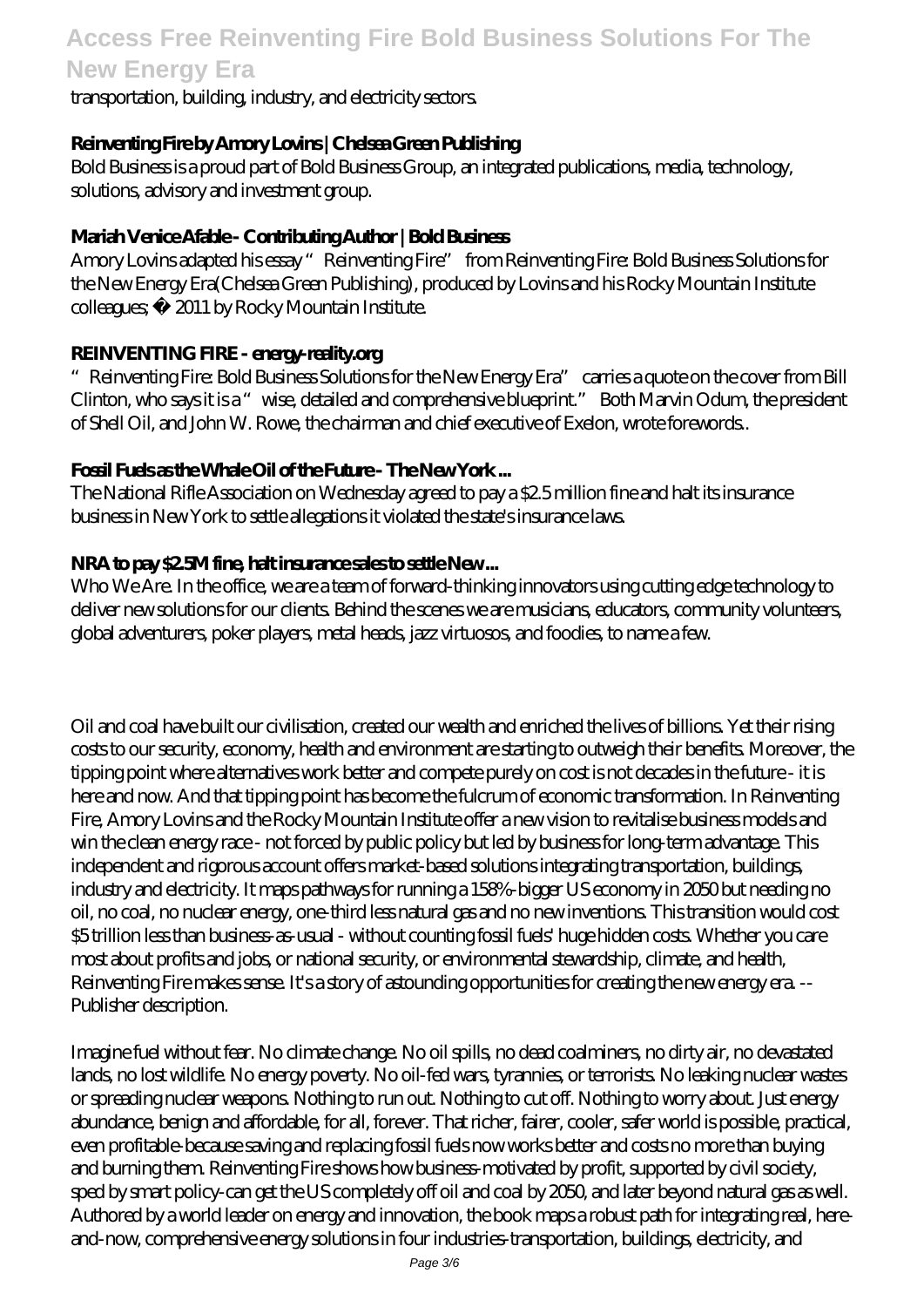manufacturing-melding radically efficient energy use with reliable, secure, renewable energy supplies.Popular in tone and rooted in applied hope, Reinventing Fire shows how smart businesses are creating a potent, global, market-driven, and explosively growing movement to defossilize fuels. It points readers to trillions in savings over the next 40 years, and trillions more in new business opportunities.Whether you care most about national security, or jobs and competitive advantage, or climate and environment, this major contribution by world leaders in energy innovation offers startling innovations will support your values, inspire your support, and transform your sense of possibility.Pragmatic citizens today are more interested in outcomes than motives. Reinventing Fire answers this trans-ideological call. Whether you care most about national security, or jobs and competitive advantage, or climate and environment, its startling innovations will support your values, inspire your support, and transform your sense of possibility.

Oil and coal have built our civilisation, created our wealth and enriched the lives of billions. Yet their rising costs to our security, economy, health and environment are starting to outweigh their benefits. Moreover, the tipping point where alternatives work better and compete purely on cost is not decades in the future – it is here and now. And that tipping point has become the fulcrum of economic transformation. In Reinventing Fire, Amory Lovins and the Rocky Mountain Institute offer a new vision to revitalise business models and win the clean energy race – not forced by public policy but led by business for long-term advantage. This independent and rigorous account offers market-based solutions integrating transportation, buildings, industry and electricity. It maps pathways for running a 158%-bigger US economy in 2050 but needing no oil, no coal, no nuclear energy, one-third less natural gas and no new inventions. This transition would cost \$5 trillion less than business-as-usual – without counting fossil fuels' huge hidden costs. Whether you care most about profits and jobs, or national security, or environmental stewardship, climate, and health, Reinventing Fire makes sense. It' sa story of astounding opportunities for creating the new energy era.

The promise of "green jobs" and a "clean energy future" has roused the masses. But as Robert Bryce makes clear in this provocative book, that vision needs a major re-vision. We cannot--and will not--quit using carbon-based fuels at any time in the near future for a simple reason: they provide the horsepower that we crave. The hard reality is that oil, coal, and natural gas are here to stay. Fueling our society requires that we make good decisions and smart investments based on facts. In Power Hungry, Bryce crushes a phalanx of energy myths, showing why renewables are not green, carbon capture and sequestration won't work, and even--surprise!--that the U.S. is leading the world in energy efficiency. Power Hungry delivers a clear-eyed view of what's needed to transform the gargantuan global energy sector.

Where does the energy we use come from? It's absolutely vital to every single thing we do every day, but for most people, it is utterly invisible. Flick a switch and the lights go on. It might as well be magic. Science writer Jeremy Shere shows us in Renewable: The World-Changing Power of Alternative Energy that energy is anything but magical. Producing it in fossil fuel form is a dirty, expensive—but also hugely profitable enterprise, with enormous but largely hidden costs to the entire planet. The cold, hard fact is that at some point we will have wrung the planet dry of easily accessible sources of fossil fuel. And when that time comes, humankind will have no choice but to turn—or, more accurately, return—to other, cleaner, renewable energy sources. What will those sources be? How far have we come to realizing the technologies that will make these sources available? To find the answers, Shere began his journey with a tour of a traditional coalfueled power plant in his home state of Indiana. He then continued on, traveling from coast to coast as he spoke to scientists, scholars and innovators. He immersed himself in the green energy world: visiting a solar farm at Denver's airport, attending the Wind Power Expo and a wind farm tour in Texas, investigating turbines deep in New York City's East River, and much more. Arranged in five parts—Green Gas, Sun, Wind, Earth, and Water—Renewable tells the stories of the most interesting and promising types of renewable energy: namely, biofuel, solar, wind, geothermal, and hydropower. But unlike many books about alternative energy, Renewable is not obsessed with megawatts and tips for building home solar panels. Instead, Shere digs into the rich, surprisingly long histories of these technologies, bringing to life the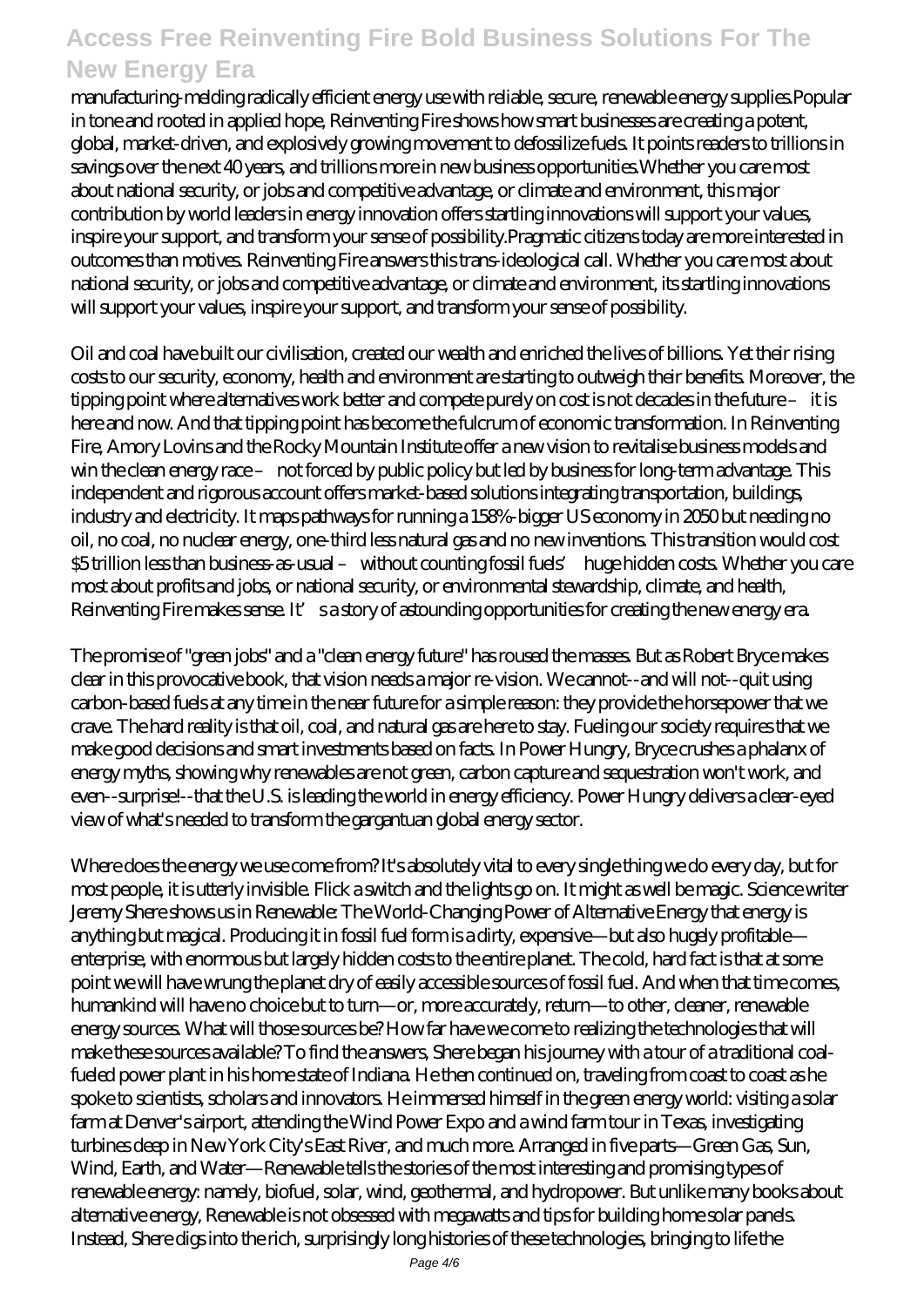pioneering scientists, inventors, and visionaries who blazed the way for solar, wind, hydro, and other forms of renewable power, and unearthing the curious involvement of great thinkers like Henry Ford, Thomas Edison, and Nicola Tesla. We are at an important crossroads in the history of renewable technologies. The possibilities are endless and enticing, and it has become increasingly clear that renewable energy is the way of the future. In Renewable, Jeremy Shere's natural curiosity and serious research come together in an entertaining and informative guide to where renewable energy has been, where it is today, and where it's heading.

Enough about the oil problem. Here?s the solution.Over a few decades, starting now, a vibrant US economy (then others) can completely phase out oil. This will save a net \$70 billion a year, revitalize key industries and rural America, create a million jobs, and enhance security.Here?s the roadmap ? independent, peer-reviewed, co-sponsored by the Pentagon ? for the transition beyond oil, led by business and profit.

The great energy transition from fossil fuels to renewable sources of energy is under way. As oil insecurity deepens, the extraction risks of fossil fuels rise, and concerns about climate instability cast a shadow over the future of coal, a new world energy economy is emerging. The old economy, fueled by oil, natural gas, and coal is being replaced with one powered by wind, solar, and geothermal energy. The Great Transition details the accelerating pace of this global energy revolution. As many countries become less enamored with coal and nuclear power, they are embracing an array of clean, renewable energies. Whereas solar energy projects were once small-scale, largely designed for residential use, energy investors are now building utility-scale solar projects. Strides are being made: some of the huge wind farm complexes under construction in China will each produce as much electricity as several nuclear power plants, and an electrified transport system supplemented by the use of bicycles could reshape the way we think about mobility.

Are you a climate denier or climate believer? The subject of energy and climate have become so mainstream and intertwined with politics that today's discussion has been split into these two antagonistic buckets, leaving no middle ground. You're boxed from the beginning! The Intergovernmental Panel on Climate Change (IPCC) is the United Nations body responsible for assessing the science related to climate change, and in their harshest scenario they point to temperatures raising by an average of 6 degrees Celsius by the end of the century. At the same time, the goal to limit global warming below 2 degrees Celsius was picked as a consensus figure among the scientific community. The reality is that we do not know the exact impact of exceeding this target, and we can only estimate and predict what could happen to the planet based on our interpretation of how systems respond. In this scenario, what do we do? Do we destroy the entire energy system as we know it? Do we ignore the potential problem? Or do we apply a business perspective and find solutions that allow us to maintain our lifestyles without the risk of making this planet uninhabitable? This book is about trying to bring the denier and believer sides together to analyze the energy problem from a systems and business perspective, by introducing key aspects of the energy debate, defining the problem, and presenting possible solutions. In essence: more profits, less carbon!

Power Shift is the most compelling argument for solar energy that has ever been assembled. The book blends crystal-clear explanations of energy with visionary thinking into a plausible blueprint for reaching a 100% solar future in fifty years. Power Shift goes far beyond other solar books by exploring the human relationship with energy, showing how solar energy fits into the historical progression of human energy use. The book describes how solar is so fundamentally different from other energy sources that it marks the beginning of a new era of human advancement.

Upward trending and volatile materials and energy prices, difficult credit conditions and the myriad opportunities of the digital revolution are combining to make a circular economy the key value driver for the coming decades. A New Dynamic makes the contemporary case for a profound shift from throughput to 'roundput', from ownership to access. The circular economy is enabled by disruptive information